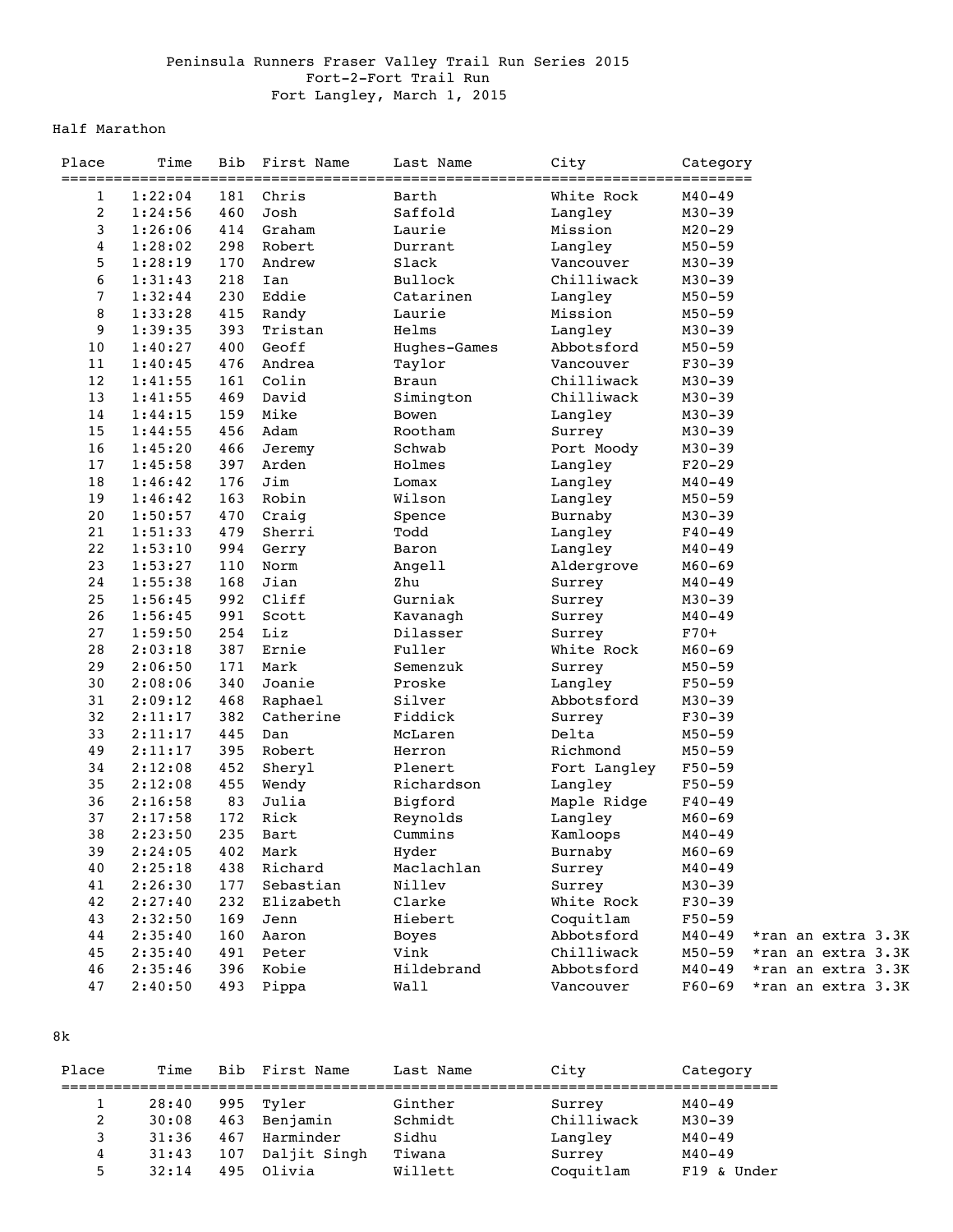| 6      | 33:19 | 166  | Corinne       | Issel          | White Rock  | $F30-39$    |
|--------|-------|------|---------------|----------------|-------------|-------------|
| 7      | 33:49 | 239  | Michael       | Dauncey        | Abbotsford  | $M30 - 39$  |
| 8      | 34:52 | 249  | Iqbal Singh   | Dhatt          | Surrey      | $M30 - 39$  |
| 9      | 35:20 | 990  | Gerry         | Van Gaans      | Coquitlam   | $M60 - 69$  |
| 10     | 35:31 | 157  | Jaylene       | <b>Billows</b> | Aldergrove  | $F30-39$    |
| 11     | 36:01 | 997  | Kate          | McKinnon       | Langley     | $F20-29$    |
| 12     | 36:24 | 187  | Curtis        | Christopherson | Surrey      | $M30 - 39$  |
| 13     | 36:24 | 175  | Geoff         | Funke          | Surrey      | $M40 - 49$  |
| 14     | 36:24 | 174  | Ryan          | Flatt          | Surrey      | $M30 - 39$  |
| 15     | 36:47 | 386  | Gordon        | Flett          | Vancouver   | $M50 - 59$  |
| 16     | 37:00 | 407  | Joshua        | Krauchi        | Maple Ridge | M19 & Under |
| 17     | 37:00 | 408  | Myles         | Krauchi        | Abbotsford  | $M20 - 29$  |
| 18     | 37:26 | 108  | Jaiveer Singh | Tiwana         | Surrey      | M19 & Under |
| 19     | 37:45 | 173  | Ulises        | Moncada        | Burnaby     | $M40 - 49$  |
| $20$   | 37:55 | 185  | Wes           | Stewart        | Langley     | $M50 - 59$  |
| 21     | 37:57 | 474  | Mike          | Sturgeon       | Langley     | $M50 - 59$  |
| 22     | 38:13 | 496  | Paul          | Wood           | Surrey      | $M60 - 69$  |
| 23     | 38:22 | 441  | Stephanie     | Martin         | Surrey      | $F20-29$    |
| 24     | 38:47 | 464  | Murray        | Schneider      | Surrey      | $M40 - 49$  |
| 25     | 38:49 | 442  | Don           | McGregor       | Langley     | $M30 - 39$  |
| 26     | 38:49 | 471  | Jeremy        | Spurgeon       | Surrey      | $M30 - 39$  |
| 27     | 39:15 | 283  | Jenna         | Dubois         | Surrey      | F19 & Under |
| 28     | 39:19 | 227  | Joshua        | Carsience      | Abbotsford  | M19 & Under |
| 29     | 39:33 | 162  | Trevor        | Anderson       | Langley     | $M30 - 39$  |
| 30     | 39:40 | 286  | Robert        | Dubois         | Surrey      | $M40 - 49$  |
| 31     | 40:01 | 174  | Navtej        | Bring          | Surrey      | $M50 - 59$  |
| 32     | 41:09 | 89   | Stelle        | Sepidoza       | Langley     | $F30-39$    |
| 33     | 41:46 | 998  | Glen          | McKinnon       | Langley     | $M60 - 69$  |
| 34     | 42:11 | 981  | Jayne         | Nelson         | Surrey      | $F50 - 59$  |
| 35     | 42:13 | 237  | Malissa       | Danek          | Langley     | $F20-29$    |
| 36     | 42:30 | 449  | Cheryl        | Nataros        | Langley     | $F50 - 59$  |
| 37     | 42:35 | 246  | Arjun Singh   | Dhatt          | Surrey      | M19 & Under |
| 38     | 42:36 | 252  | Jujhar Singh  | Dhatt          | Surrey      | M19 & Under |
| 39     | 42:38 | 245  | Anup Singh    | Dhatt          | Surrey      | $M40 - 49$  |
| 40     | 42:54 | 248  | Gurman Singh  | Dhatt          | Surrey      | M19 & Under |
| 41     | 42:54 | 475  | Kerri-Ann     | Swartz         | Chilliwack  | $F30-39$    |
| 42     | 42:59 | 115  | Heather       | Wakely         | Chilliwack  | $F30-39$    |
| 43     | 43:30 | 478  | Laura         | Thomas         | Aldergrove  | $F20-29$    |
| 44     | 44:04 | 392  | Paul          | Helms          | Langley     | $M50 - 59$  |
| 45     | 44:05 | 983  | Wendy         | Wiseman        | Surrey      | $F40 - 49$  |
| 46     | 44:07 | 459  | Steve         | Ryan           | Surrey      | $M30 - 39$  |
| 47     | 44:14 |      | 440 Leah      | Martin         | Surrey      | F19 & Under |
| 48     | 44:25 | 229  | Stuart        | Carsience      | Abbotsford  | $M40 - 49$  |
| 49     | 44:28 | 241  | Devinder Kaur | Dhatt          | Surrey      | $F30-39$    |
| 50     | 44:38 | 370  | Ian           | Tate           | Langley     | $M50 - 59$  |
| 51     | 44:50 | 167  | Mark          | Rose           | White Rock  | $M30 - 39$  |
| 52     | 44:50 | 431  | Matthew       | Leslie         | Coquitlam   | $M30 - 39$  |
| 53     | 44:53 | 405  | Tomoko        | Kajiyama       | Coquitlam   | $F30-39$    |
| 54     | 45:05 | 234  | Heather       | Cull           | Surrey      | $F30-39$    |
| 55     | 45:09 | 483  | Melisa        | Unrau          | Surrey      | $F30-39$    |
| 56     | 45:17 | 149  | Jasbir        | Atwal          | Delta       | $F50 - 59$  |
| 57     | 45:33 | 180  | Brian         | Parkinson      | Langley     | $M70+$      |
| 58     | 45:37 | 487  | Jill          | Van Huizen     | Abbotsford  | $F30-39$    |
| 59     | 45:37 | 165  | Karen         | Voogt          | Abbotsford  | $F30-39$    |
| 60     | 45:38 | 156  | Nathan        | Berkel         | Vancouver   | $M20 - 29$  |
| 61     | 46:00 | 152  | Laura         | Beatty         | Abbotsford  | $F30-39$    |
| 62     | 46:01 | 148  | Jadyn         | Ansell         | Abbotsford  | F19 & Under |
| 63     | 46:03 | 310  | Susan         | Eaton          | Abbotsford  | $F40 - 49$  |
| 64     | 46:06 | 236  | Patrick       | Curtes         | Langley     | $M40 - 49$  |
| 65     | 46:26 | 979  | Greg          | Birring        | Surrey      | $M40 - 49$  |
| 66     | 46:27 | 242  | Sean          | Davies         | Delta       | $M20 - 29$  |
| 67     | 46:28 | 371  | Susan         | Taylor         | Abbotsford  | $F40 - 49$  |
| 68     | 46:32 | 584  | Glyn          | Davies         | Delta       | $M50 - 59$  |
| 69     | 46:55 | 1000 | Jeremy        | Deane          | Surrey      | $M40 - 49$  |
| $7\,0$ | 47:00 | 182  | Jenny         | Barnes         | Langley     | $F40 - 49$  |
| $7\,1$ | 47:09 | 494  | Janice        | Walsh          | Surrey      | $F50-59$    |
| 72     | 47:41 | 450  | Dave          | Palmer         | Langley     | $M60 - 69$  |
| 73     | 47:49 | 958  | Greg          | Kieghtley      | White Rock  | $M50 - 59$  |